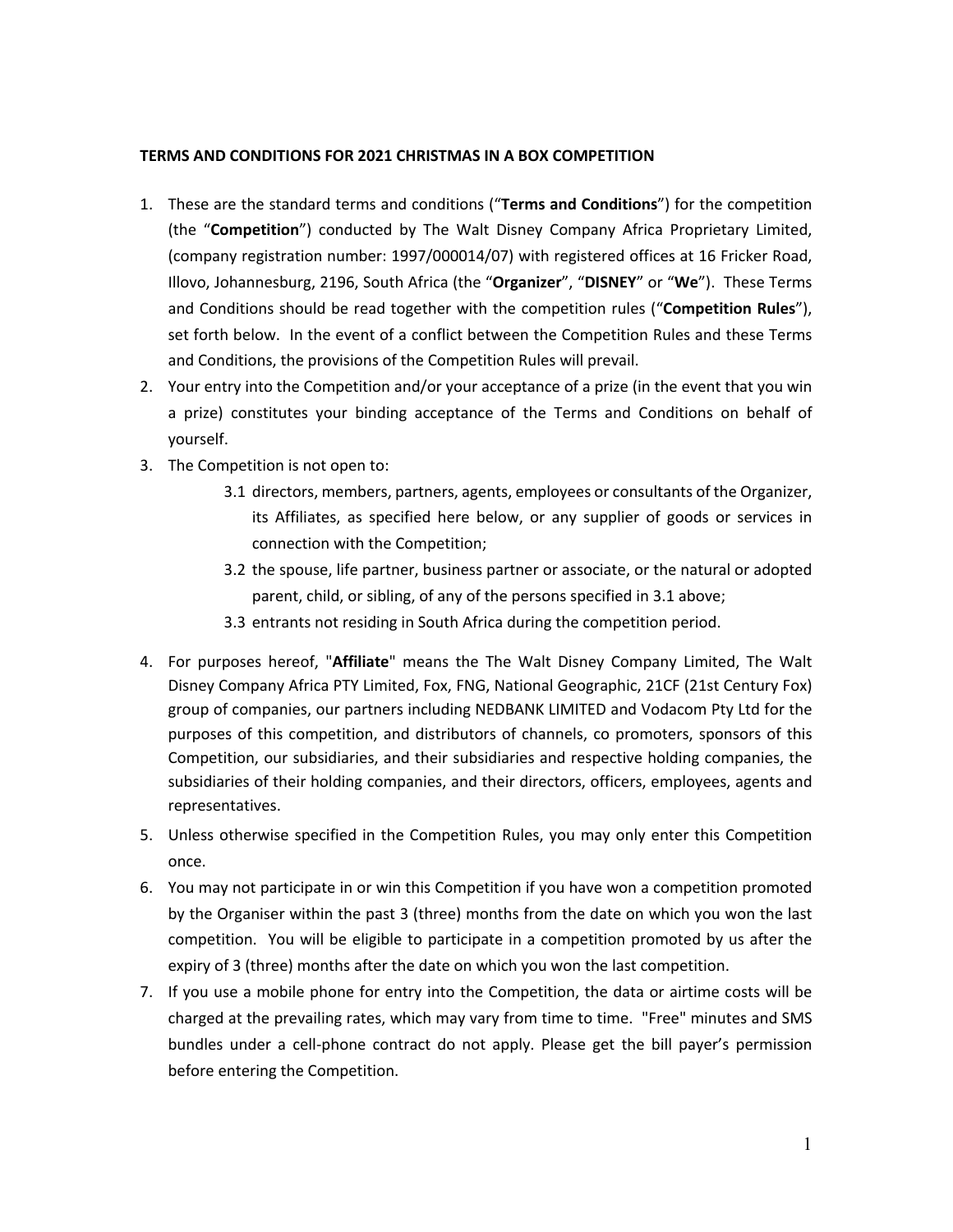- 8. It is your responsibility to ensure that your entry is received by us prior to the closure of the Competition. Any entries which are not received by us prior to the closure of the Competition will not be eligible to participate, regardless of the reason for the late entry. We and our Affiliates are not responsible for any entries which are not received by us, in the format described in the Competition Rules, whether timeously or at all, regardless of the cause thereof. Without limitation, we and our affiliates are not responsible for any challenges or technical malfunction of any telephone network or lines, computer on-line systems, servers, or providers, computer hardware or software failure or malfunction, traffic congestion (whether physical, or on the Internet, telephone lines or at any service provider, website or other device or medium), or any combination thereof, or any other technical or other problems.
- 9. We and our Affiliates are not responsible for any injury or damage to your or any other person's property including but not limited to, computer, mobile telephone or other device used by you to enter into, or obtain any materials related to, the Competition.
- 10. It is your responsibility to ensure that any information which you provide to us is accurate, complete and up to date.
- 11. Any costs or expenses which you may incur other than in respect of those items specifically included in a prize are for your own account. We and our Affiliates will not be responsible for any costs or expenses which you, or your partner (if applicable), incur during and for purposes of your entry into the Competition and your acceptance and/or use of a prize.
- 12. We and our Affiliates do not make any representations or give any warranties, whether expressly or implied, as to a prize, and in particular, but without limitation, make no representations and give no warranty that –
	- 12.1 your entry or participation in the Competition will necessarily result in you winning a prize;
	- 12.2 a prize, or any aspect thereof, will meet your, or, if applicable, your partner's, requirements, preferences, standards or expectations; or
	- 12.3 a prize, or any aspect thereof, will be satisfactory, punctual, free from defects, safe or reliable.
- 13. We and our Affiliates will not be responsible for any harm, damage, loss or claim relating to the provision of any element of a prize or any changes to a prize that may be made at any time and you accordingy indemnify us from any claim for loss suffered.
- 14. Prizes are not transferable and may not be deferred, changed or exchanged for cash or any other item.
- 15. You may not win a prize if it is unlawful for us to supply such a prize to you. If you do win such a prize, you will forfeit it.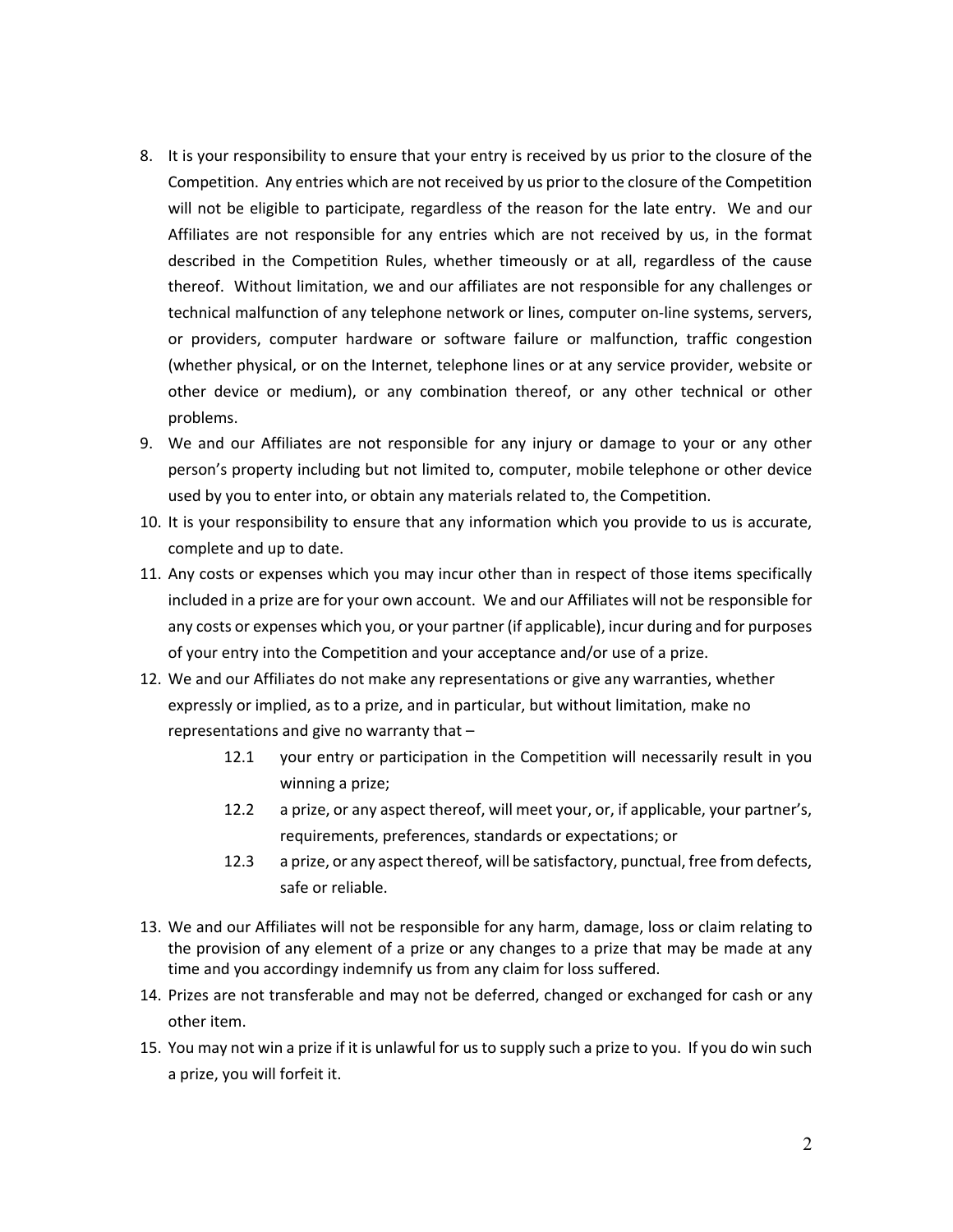- 16. You must possess whatever documents and permissions that may be required in order to accept and use a prize, which documents and permissions must remain valid in such minimum form and for such minimum period after the prize date as may be required by the relevant authorities.
- 17. The winners will be notified by means of the contact details provided to us. If we are, or a third party supplier is, unable to contact a winner within one (1) working day or if the winner is unable to collect the prize within 2 (two) days from notification, the winner will forfeit the prize and the Organizer reserves the right to withdraw the prize or select a new winner under the same conditions. By entering this Competition you expressly consent to your personal data being transferred to DISNEY and its Affiliates for prize fulfilment only. The data protection policy is available at the following link: https://disney.co.za/com/info/privacypolicy.
- 18. We may invite you to be present when the prize winners are determined or announced, to participate in any of our marketing activities, to appear in person in the electronic media and/or the print media, and/or to endorse, promote or advertise any of our goods or services, for which no fee, royalty or other compensation will be payable. You may decline such an invitation.
- 19. You agreed that we may publish first names or surname and, age and city and Competition entries of the participants and winners on any of our communication platforms to promote the Competition and/or announce the winner(s).
- 20. You (and your parent if you are under 18) confirm and agree :
	- 20.1 that you are the owner of any content submitted or have the necessary rights and permissions without the need for payment to any other person or entity,
	- 20.2 the content does not knowingly copy or infringe the rights of any other person
	- 20.3 that you have the permission of all individuals featured in the content and
	- 20.4 Organizer is permitted to use, exploit, show, edit reproduce and modify the content you will send in occasion of the Competition, in any media/ platform anywhere in the world without a time limit and without any fee to be charged by you or any other person or entity to the Organizer and/or its Affiliates, in order for the Organizer to carry out the Competition and select winners and for any and all related promotional purposes to promote the Competition and to promote DISNEY in general without further notice to you, with or without attribution, and without the requirement of permission from you or any other person.
	- 20.5 By entering this Competition you hereby expressly grant the Organizer and/or its Affiliates a worldwide royalty free in-perpetuity licence to use the content you have submitted in occasion of the Competitionfor free for the promotion of the Competition.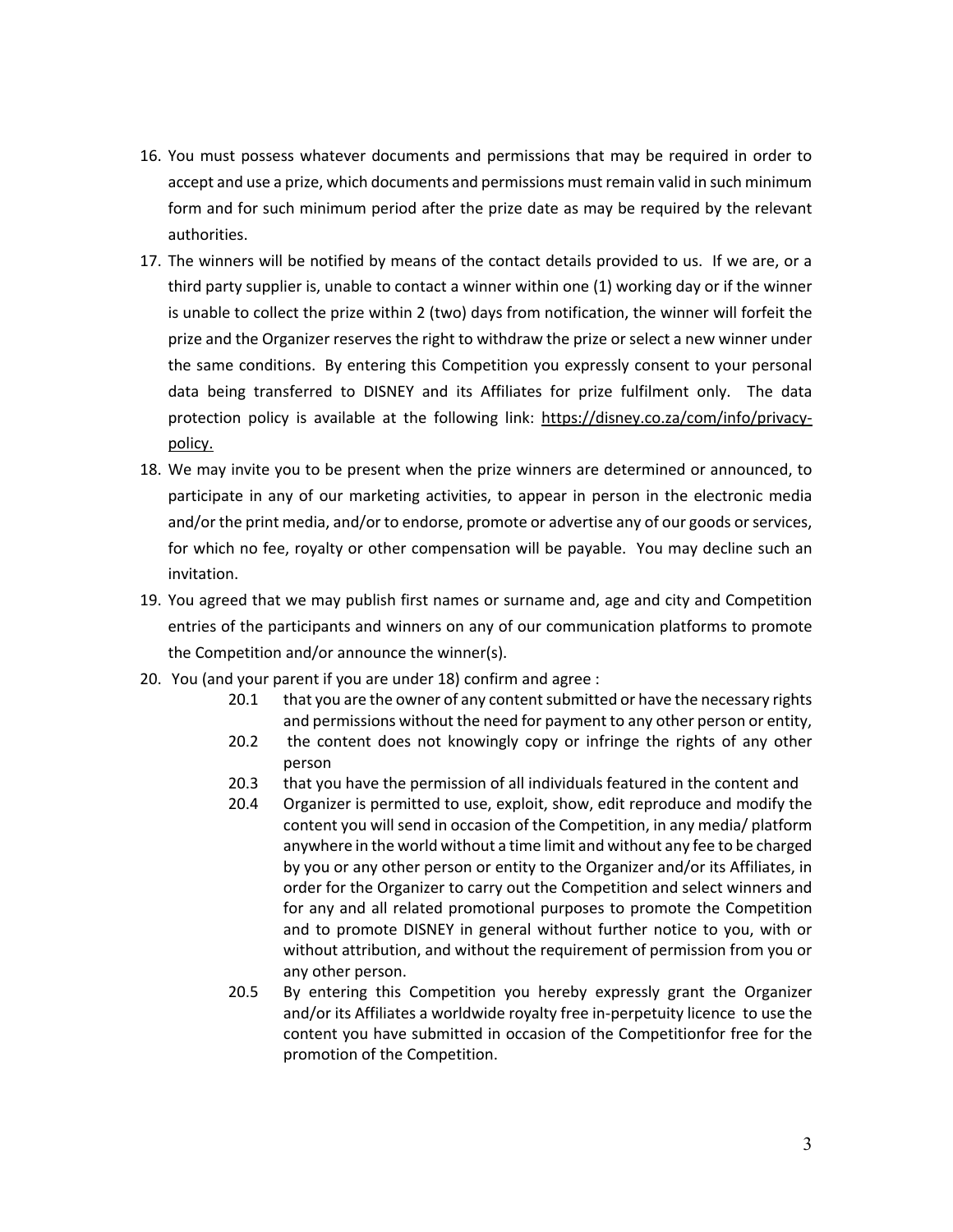- 21. We may require you to provide us with such additional information and documentation as we may reasonably require processing, confirming and facilitating your acceptance and/or use of a prize. If you refuse to provide us with the requested information or documentation within 1 (one) day of the request, you will forfeit the prize.
- 22. In the event that you win a prize provided by a third party supplier, the supplier will contact you to arrange the collection thereof. In this regard, you must collect the prize at the time and date arranged with the supplier of the prize. All correspondence regarding the prize must be directed at the supplier of the prize. DISNEY will not be responsible for any further correspondence, harm, damage, loss or claim relating to the provision of any element of the prize.
- 23. We and our third party suppliers, as the case may be, reserve the right to vary, postpone, suspend, or cancel the Competition and any prizes, or any aspect thereof, without notice at any time, for any reason which we deem necessary. In the event of such variation, postponement, suspension or cancellation, you agree to waive any rights, interests and expectations that you may have in terms of this Competition and acknowledge that you will have no recourse against us, our Affiliates and third party suppliers.
- 24. You agree that your participation in the Competition, and your acceptance and/or use of a prize, or any aspect thereof, is at your own risk.
- 25. We and our Affiliates will not be responsible, and disclaim all liability, for any loss, liability, injury, expense or damage (whether direct, indirect, incidental, punitive or consequential) of any nature, whether arising from negligence or any other cause, which is suffered by your participation in the Competition or the acceptance and/or use by you, of any prize, or by any action taken by us or any of our Affiliates in accordance with the Terms and Conditions. In the event that liability cannot be excluded in law, any claim for damages shall be limited to direct damages and shall not exceed R 20 000.00 (twenty thousand Rand).
- 26. You, and in the event of your death, your family, dependants, heirs, assignees or any other beneficiaries of your estate, indemnify and hold us and our affiliate harmless against any claim by you, or your partner (if applicable), (whether direct, indirect, incidental, punitive or consequential) of any nature, whether arising from negligence or any other cause, relating to any injury, loss, liability, expense and/or damage which you may suffer, howsoever arising, in relation to your entry into this Competition and/or acceptance and/or use by you of a prize.
- 27. You acknowledge that the acceptance and use of a prize is subject to the provison that
	- 27.1 all of the Terms and Conditions will apply to you, and you agree to be bound and comply, and will continue to comply, therewith;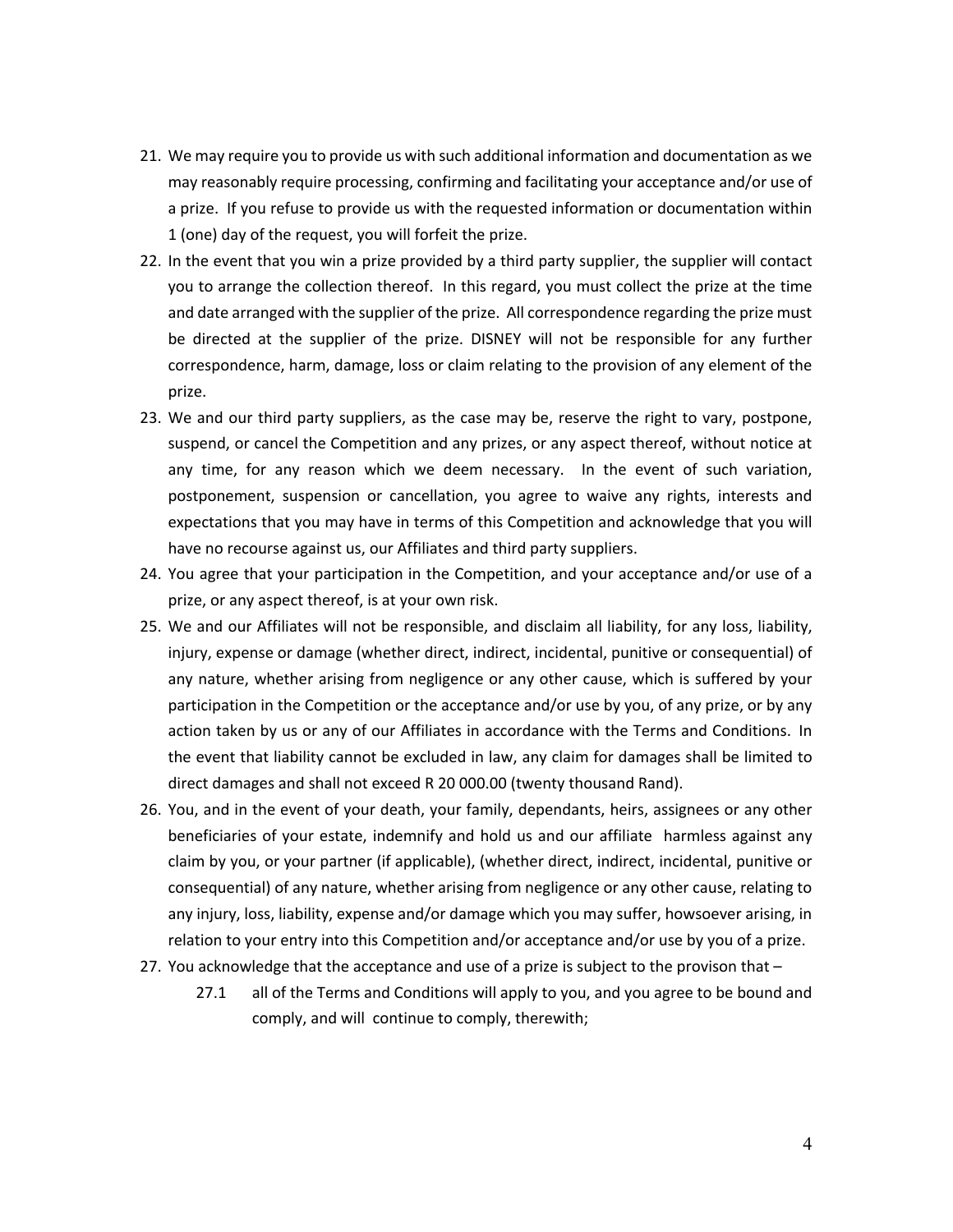- 27.2 you indemnify and hold us and our Affiliates harmless against any claim or any third party in the event that you suffer any loss or damage pursuant to your acceptance and/or use of a prize.
- 28. If you fail to comply with any of the Terms and Conditions, then without prejudice to any other remedy which we may have, –
	- 28.1 you will be automatically disqualified and you will forfeit the prize/s (in the event that you have already won a prize);
	- 28.2 you will pay us for any loss or damage incurred by us directly or indirectly as a result of your (or, if applicable, your partner's) non compliance, including all of our legal costs (including attorney and own client costs) which we may incur in taking any steps pursuant to your (or your partner's) non-compliance; and
	- 28.3 you indemnify and hold us and our Affiliates harmless against any claim by any person, (whether direct, indirect, incidental, punitive or consequential) of any nature, whether arising from negligence or any other cause, relating to any death, injury, loss and/or damage which may be suffered howsoever arising in relation to your failure (or that of your partner, if applicable) to comply therewith.
- 29. The Competition is governed by all applicable laws, regulations, governmental rules, guidelines and codes relating to bribery and corruption, including without limitation applicable Foreign Corrupt Practices Act legislation, US Securities and Exchange Commission legislation and OECD Convention legislation, and by entering into the Competition, you acknowledge that you shall not, nor shall any person on you behalf, directly or indirectly offer or give (or agree to offer or give) any gift, benefit, entertainment or other consideration to any person which is intended to induce or encourage, or which has the effect of inducing or encouraging, to breach any duties or obligations of that person. You must also ensure that you do not, directly or indirectly, receive or agree to receive any gift, benefit, entertainment or other consideration from any person which is intended to induce or encourage, or which has the effect of inducing or encouraging, such person to breach any duties or obligations the person owes to the Organizer or any of its Affiliates or (as the case may be) the person acting on your behalf owes to you.
- 30. These Terms and Conditions will be construed, interpreted and enforced in accordance with the laws of contract and dispute resolution in the Republic of South Africa.
- 31. The Organizer's decision on any matter concerning the Competition and/or arising out of these Terms and Conditions is final and binding on you, and no correspondence will be entered into.
- 32. Competition Rules: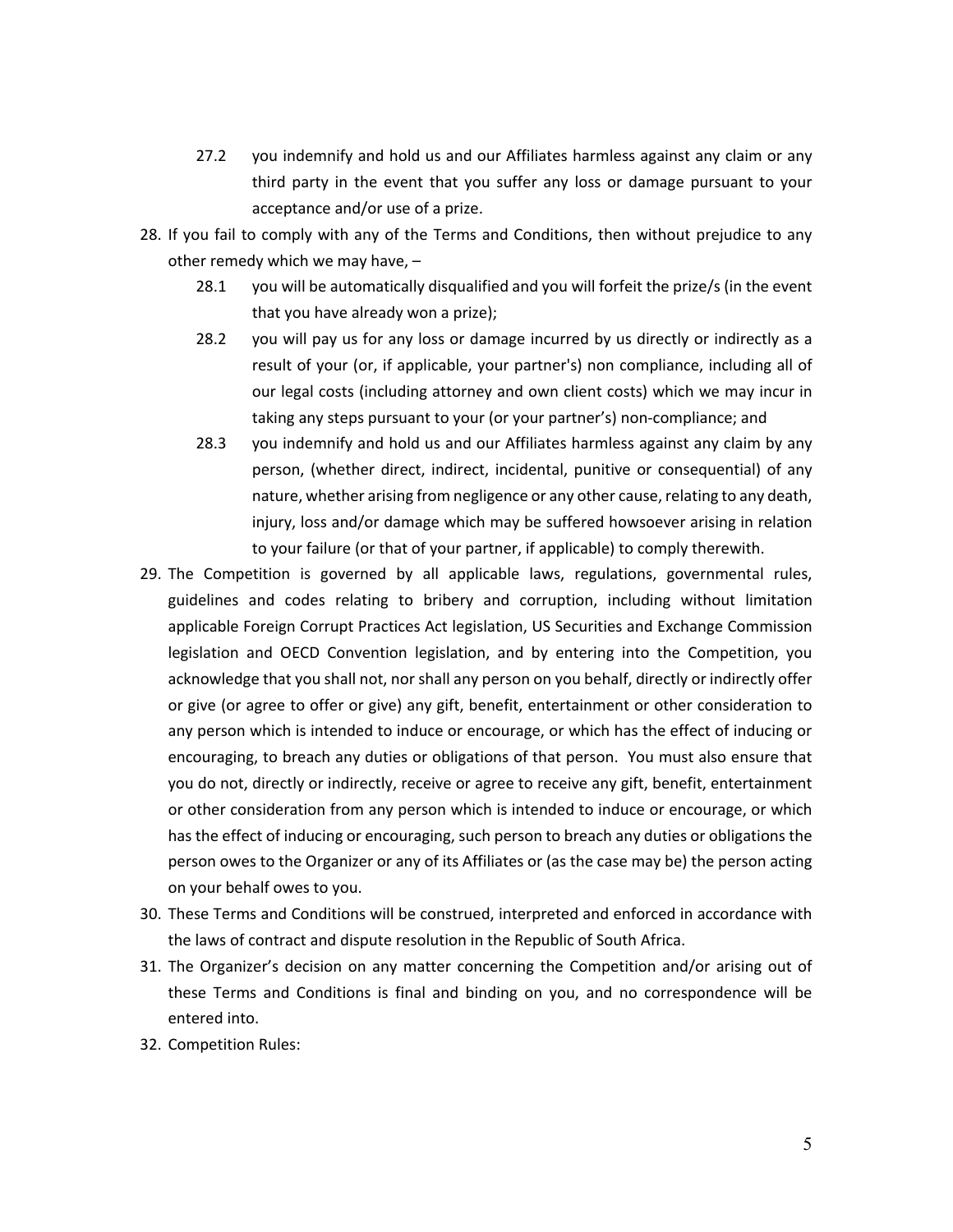- a. This Competition is only open to viewers of Disney Channel (channel 303 on DStv) over the age of 18 residing in South Africa at the time of the Competition and/or visitors of participating malls (listed in f).
- b. The Competion starts on Monday, 8 November 2021, 14:00 (the "**Start Date**") and closes at midnight on Sunday, 5 December 2021 (the "**End Date**").
- c. Entrants are required to watch Disney Channel on DStv channel 303 between Monday, 8 November 2021 and Sunday, 5 December 2021. When an entrant or a parent spots a Disney Christmas tree, they should take a photo and thereafter SMS their ID number as well as their child's name, surname and time at which they spotted Christmas tree on the channel to 31120. If the entrant is a minor, they should have a parent/guardian enter on their behalf, in which event the parent/guardian shall also include their ID number as part of the entry.
- d. Entrants will then receive an SMS referring them to a Whatsapp number where they will be asked to upload the photo of a Disney Christmas tree that they spotted on the Disney Channel (channel 303 on DStv).
- e. To increase their chances of winning, during the promotional period, entrants may visit a participating mall and take a photo of their child in front of a Disney Plush Christmas tree, SMS their ID number and their child's name and surname to 31120, click on the link in the reply SMS to open Whatsapp and follow the prompts. If the entrant is a minor, this must be done by a parent/guardian on behalf of the minor child and the parent/guardian shall also include their ID number as part of the entry.
- f. List of participating malls:
- 1. Sandton City, Gauteng
- 2. Gateway Theatre of Shopping, KwaZulu-Natal
- 3. Canal Walk, Western Cape
- 4. Woodlands, Gauteng
- 5. Clearwater, Gauteng
- 6. Rosebank Mall, Gauteng
- 7. The Glen Mall, Gauteng
- 8. Somerset Mall, Western Cape
- 9. Cape Gate, Western Cape
- 10. Midlands Mall, KwaZulu-Natal
- g. Each SMS entry costs 50c. Free minutes and SMS bundles do not apply.
- h. Entrants must be 18 years and older, or have permission from an adult.
- i. After the competition End Date, ten (10) valid and correct entries will then be chosen randomly. The selected entrants will be the winners ("**Winners**").
- j. The Winners will be notified by Friday, 10 December 2021 via telephone. Prizes will be dispatched by Friday, 17 December 2021. In the event the winner(s) do not claim the Prize or or declines the prize, Disney will select an alternative/new winner(s).
- k. Entries will be disqualified if they do not meet the criteria set out in the Competition Rules or are not of a good quality i.e. Disney cannot tell what the